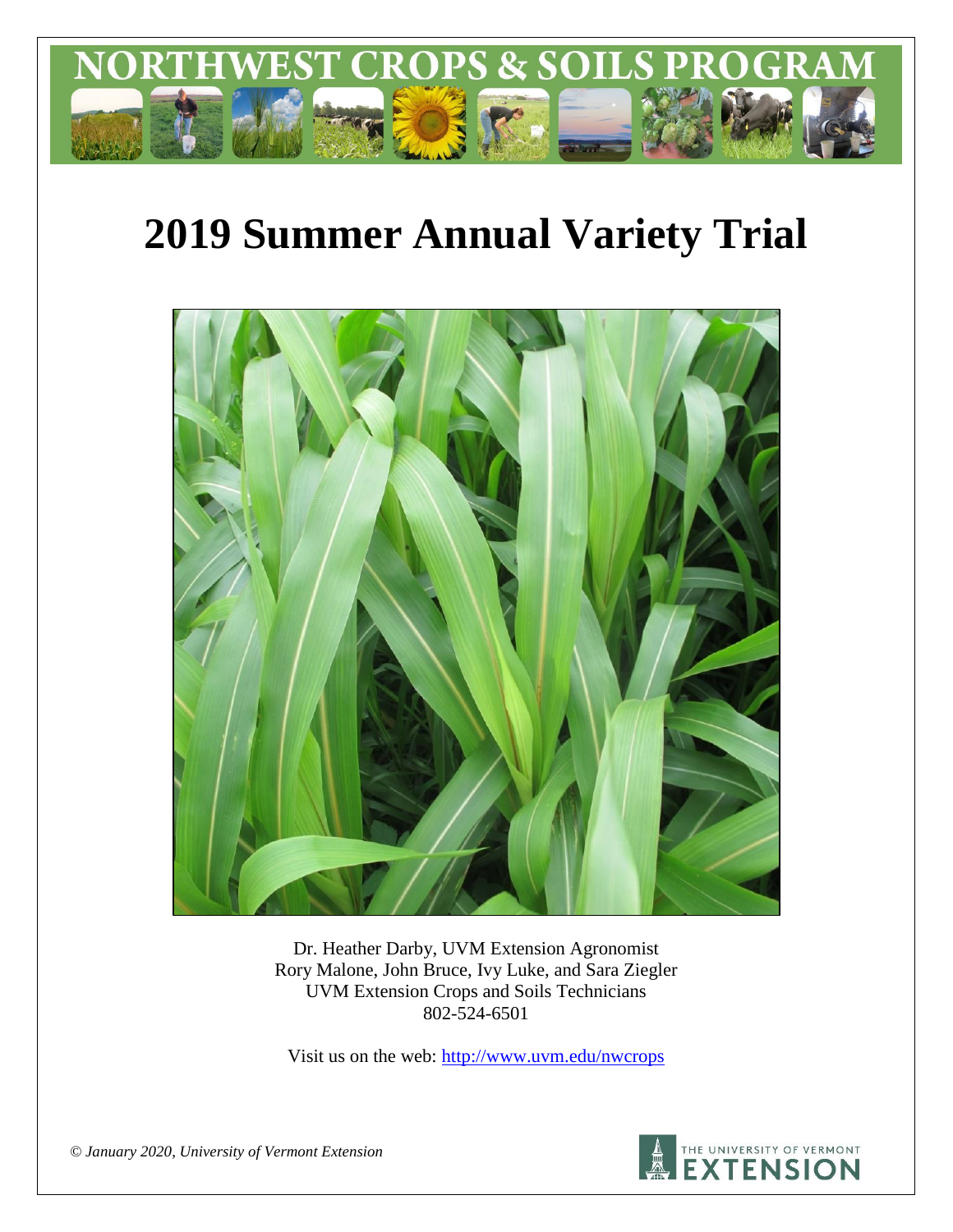### **2019 SUMMER ANNUAL VARIETY TRIAL**

Dr. Heather Darby, University of Vermont Extension heather.darby[at]uvm.edu

Warm season grasses, such as Sudangrass, and millet can provide quality forage in the hot summer months, when the cool season grasses enter dormancy and decline in productivity. The addition of summer annuals into a rotation can provide a harvest of high-quality forage for stored feed or grazing during this critical time. Generally, summer annuals germinate quickly, grow rapidly, are drought resistant, and have high productivity and flexibility in utilization. The UVM Extension Northwest Crops and Soils Program conducted this variety trial to evaluate the yield and quality of warm season annual grasses.

## **MATERIALS AND METHODS**

A trial was initiated at Borderview Research Farm in Alburgh, VT on 12-Jun 2019. Plots were managed with practices similar to those used by producers in the surrounding area (Table 1). The previous crops were soybeans and hemp. The field was disked and spike tooth harrowed prior to planting. Fifteen varieties of summer annual species were compared (Table 2). Plots were seeded with a Great Plains small plot drill at a seeding rate of 50 lbs ac<sup>-1</sup> for the sorghums, Sudangrasses, and sorghum x Sudangrass crosses, at 20 lbs ac<sup>-1</sup> for millet, and at 30 lbs ac<sup>-1</sup> for ryegrass. Plots were 5' x 20'. 50 lbs N ac<sup>-1</sup> was applied via ProBooster (10-0-0, North Country Organics) following each cutting.

| <b>Trial Information</b>         | <b>Borderview Research Farm-Alburgh, VT</b>   |  |  |  |
|----------------------------------|-----------------------------------------------|--|--|--|
| Soil Type                        | Benson rocky silt loam, 3-8% slopes           |  |  |  |
| Previous crop                    | Soybeans, hemp                                |  |  |  |
| Planting date                    | $12$ -Jun                                     |  |  |  |
| First harvest date               | $26$ -Jul                                     |  |  |  |
| Second harvest date              | $23$ -Aug                                     |  |  |  |
| Seeding rates: Millet            | $20$ lbs ac <sup>-1</sup>                     |  |  |  |
| Sorghum, Sudangrass, and hybrids | $50$ lbs ac <sup>-1</sup>                     |  |  |  |
| Ryegrass                         | $30$ lbs ac <sup>-1</sup>                     |  |  |  |
| Tillage methods                  | Mold board plow, disk, and spike tooth harrow |  |  |  |

**Table 1. General plot management, 2019.**

Plots were harvested with a Carter flail forage harvester on 26-Jul and 23-Aug in an area of 3' x 20'. Forage harvested from each area was collected and weighed. An approximate 1 lb subsample from each plot was collected and dried at each harvest to determine dry matter and calculate dry matter yields. The samples were then ground and analyzed for crude protein (CP), acid detergent fiber (ADF), neutral detergent fiber (NDF), and 30-hour NDF digestibility (NDFD) at the University of Vermont Cereal Testing Lab (Burlington, VT) with a FOSS NIRS (near infrared reflectance spectroscopy) DS2500 Feed and Forage analyzer. Mixtures of true proteins, composed of amino acids, and non-protein nitrogen make up the crude protein (CP) content of forages. The bulky characteristics of forage come from fiber. Forage feeding values are negatively associated with fiber since the less digestible portions of the plant are contained in the fiber fraction. The detergent fiber analysis system separates forages into two parts: cell contents, which include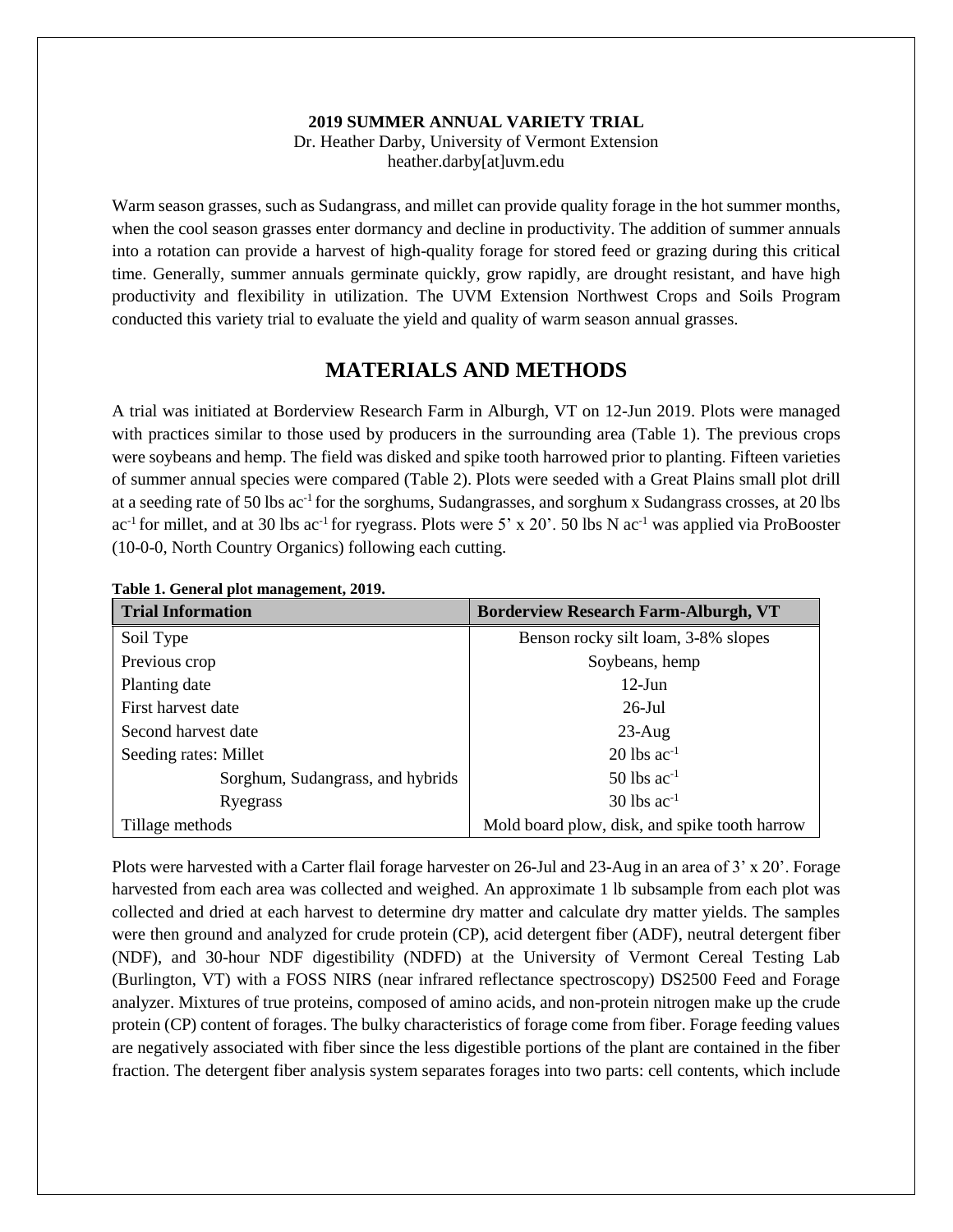sugars, starches, proteins, non-protein nitrogen, fats and other highly digestible compounds; and the less digestible components found in the fiber fraction.

| <b>Variety</b>     | <b>Species</b>          | <b>Characteristics</b> | <b>Company</b>   |
|--------------------|-------------------------|------------------------|------------------|
| KF Prime 180       | Pearl Millet            | BMR, Dwarf             | King Fisher      |
| KF Prime 360       | Pearl Millet            | <b>BMR, Dwarf</b>      | King Fisher      |
| Exceed             | Pearl Millet            | <b>BMR</b>             | Exceed           |
| Wonderleaf         | Pearl Millet            |                        | Alta Seeds       |
| <b>FSG 114</b>     | Forage Sorghum          | BMR <sub>6</sub>       | Seedway, LLC     |
| <b>FSG 255C</b>    | Grain Sorghum           | <b>BMR</b>             | Seedway, LLC     |
| KF Sugar Pro 55 SS | Sorghum x Sudangrass    | <b>BMR</b>             | King Fisher      |
| Green Grazer V     | Sorghum x Sudangrass    | Green Top              | Seedway, LLC     |
| AS 9302            | Sorghum x Sudangrass    | BMR6, Dwarf            | Alta Seeds       |
| <b>FSG 214</b>     | Sorghum x Sudangrass    | <b>BMR</b>             | Seedway, LLC     |
| <b>FSG 215</b>     | Sorghum x Sudangrass    | <b>BMR</b>             | Seedway, LLC     |
| AS 9301            | Sudangrass              | BMR <sub>6</sub>       | Alta Seeds       |
| Piper              | Sudangrass              |                        | Seedway, LLC     |
| <b>SSG 886</b>     | Sudangrass              | <b>BMR</b>             | Seedway, LLC     |
| Green Spirit       | <b>Italian Ryegrass</b> |                        | King's Agriseeds |

**Table 2. Summer annual varieties, characteristics, and seed sources, 2019.** 

The total fiber content of forage is contained in the neutral detergent fiber (NDF) which includes cellulose, hemicellulose, and lignin. This measure indicates the bulky characteristic of the forage and therefore is negatively correlated with animal dry matter intake. The portion of the NDF that is digestible within 30 hours is represented by NDFD30. The acid detergent fraction (ADF) is composed of highly indigestible fiber and therefore, is negatively correlated with digestibility. Results were analyzed using a general linear model procedure of SAS (SAS Institute, 2008). Replications were treated as random effects, and treatments were treated as fixed. Mean comparisons were made using the Least Significant Difference (LSD) procedure where the F-test was considered significant, at  $p<0.10$ .

Variations in yield and quality can occur because of variations in genetics, soil, weather and other growing conditions. Statistical analysis makes it possible to determine whether a difference among varieties is real, or whether it might have occurred due to other variations in the field. At the bottom of each table, a LSD value is presented for each variable (i.e. yield). Least Significant differences (LSD's) at the 10% level of probability are shown. Where the difference between two treatments within a column is equal to or greater than the LSD value at the bottom of the column, you can be sure in 9 out of 10 chances that there is a real difference between the two varieties. Treatments that were not significantly lower in performance than the

highest value in a particular column are indicated with an asterisk. In this example, A is significantly different from C but not from B. The difference between A and B is equal to 1.5, which is less than the LSD value of 2.0. This means that these varieties did not differ in yield. The difference between A and C is equal to 3.0, which is greater than the LSD value of 2.0. This means that the yields of these varieties were significantly different from one another. The asterisk indicates that B was not significantly lower than the top yielding variety.

| Yield  |
|--------|
| 6.0    |
| $7.5*$ |
| $9.0*$ |
| 2.0    |
|        |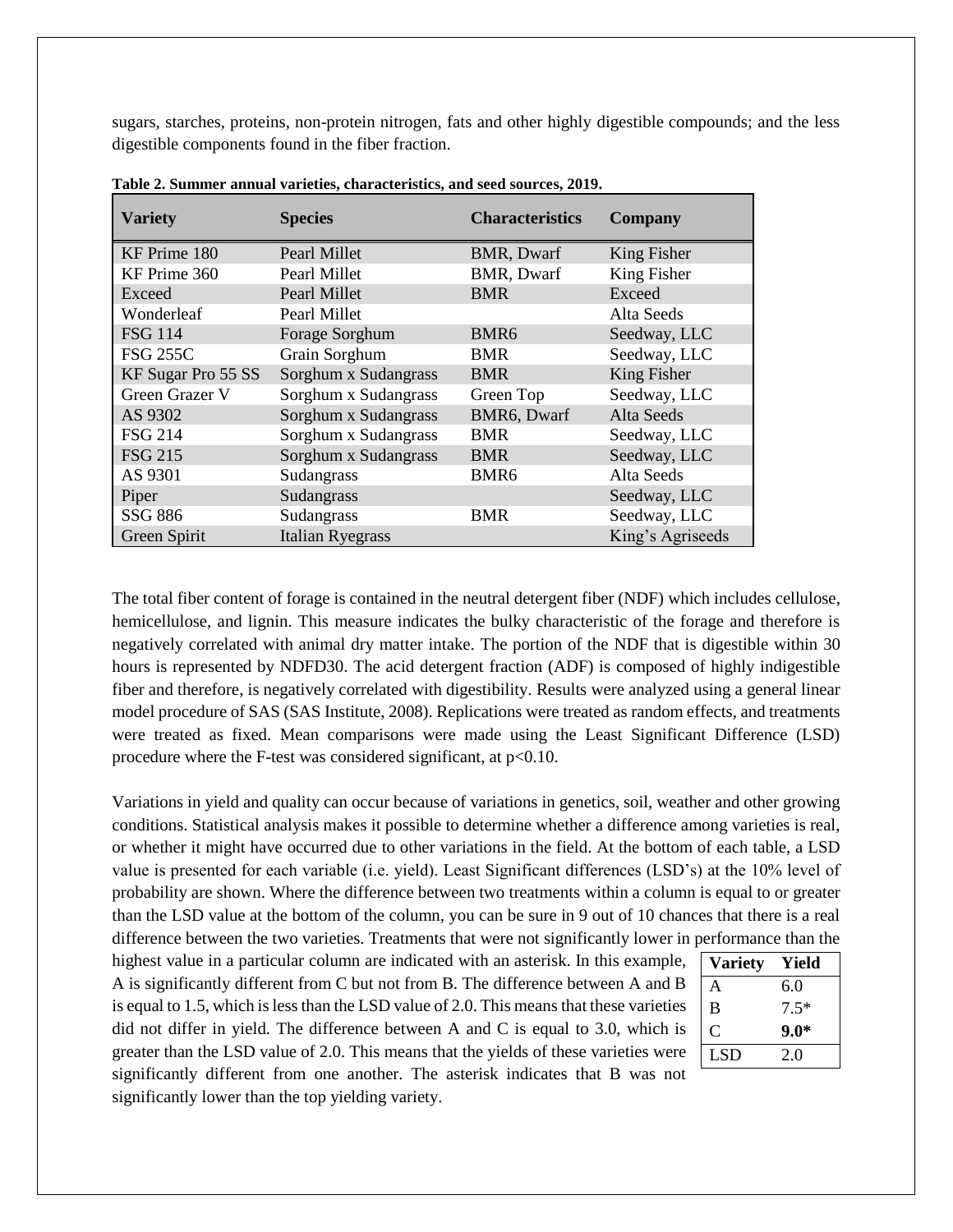## **RESULTS**

Seasonal precipitation and temperatures recorded with a Davis Instruments Vantage Pro 2 weather station with a WeatherLink data logger in Alburgh, VT are shown in Table 3. From June through August there was an accumulation of 1730 Growing Degree Days (GDDs) in Alburgh, which is 34 GDDs more than the 30 year average. A cold, wet spring led to fewer GDDs and cooler temperatures in June, which was followed by above average temperatures in July, which had 79 more GDDs than normal. Precipitation was below average June through August, 2.85 inches below the 30-year normal.

| Alburgh, VT                       | June    | <b>July</b> | <b>August</b> |
|-----------------------------------|---------|-------------|---------------|
| Average temperature $(^{\circ}F)$ | 64.3    | 73.5        | 68.3          |
| Departure from normal             | $-1.46$ | 2.87        | $-0.51$       |
|                                   |         |             |               |
| Precipitation (inches)            | 3.06    | 2.34        | 3.50          |
| Departure from normal             | $-0.63$ | $-1.81$     | $-0.41$       |
|                                   |         |             |               |
| Growing Degree Days (base 50°F)   | 446     | 716         | 568           |
| Departure from normal             | $-29$   | 76          | $-13$         |

| Table 3. Seasonal weather data collected in Alburgh, VT, 2019. |  |  |  |  |  |  |
|----------------------------------------------------------------|--|--|--|--|--|--|
|----------------------------------------------------------------|--|--|--|--|--|--|

Based on weather data from a Davis Instruments Vantage Pro2 with WeatherLink data logger. Historical averages are for 30 years of NOAA data (1981-2010) from Burlington, VT.

#### *Species Performance Across Cuttings*

These grass species are particularly good at withstanding drought conditions and thrive under hot temperatures. Total yields were approximately 3 tons  $ac^{-1}$  (Figure 1). Italian ryegrass and pearl millet produced lower yields than the sudangrass and the sorghum x sudangrass. Despite producing the lowest species yield, in terms of quality, Italian ryegrass was the top performer in crude protein and NDF concentration in both harvests. Pearl millet also performed well in terms of quality.



**Figure 1. Summer annual total yield across cuttings by species, 2019.**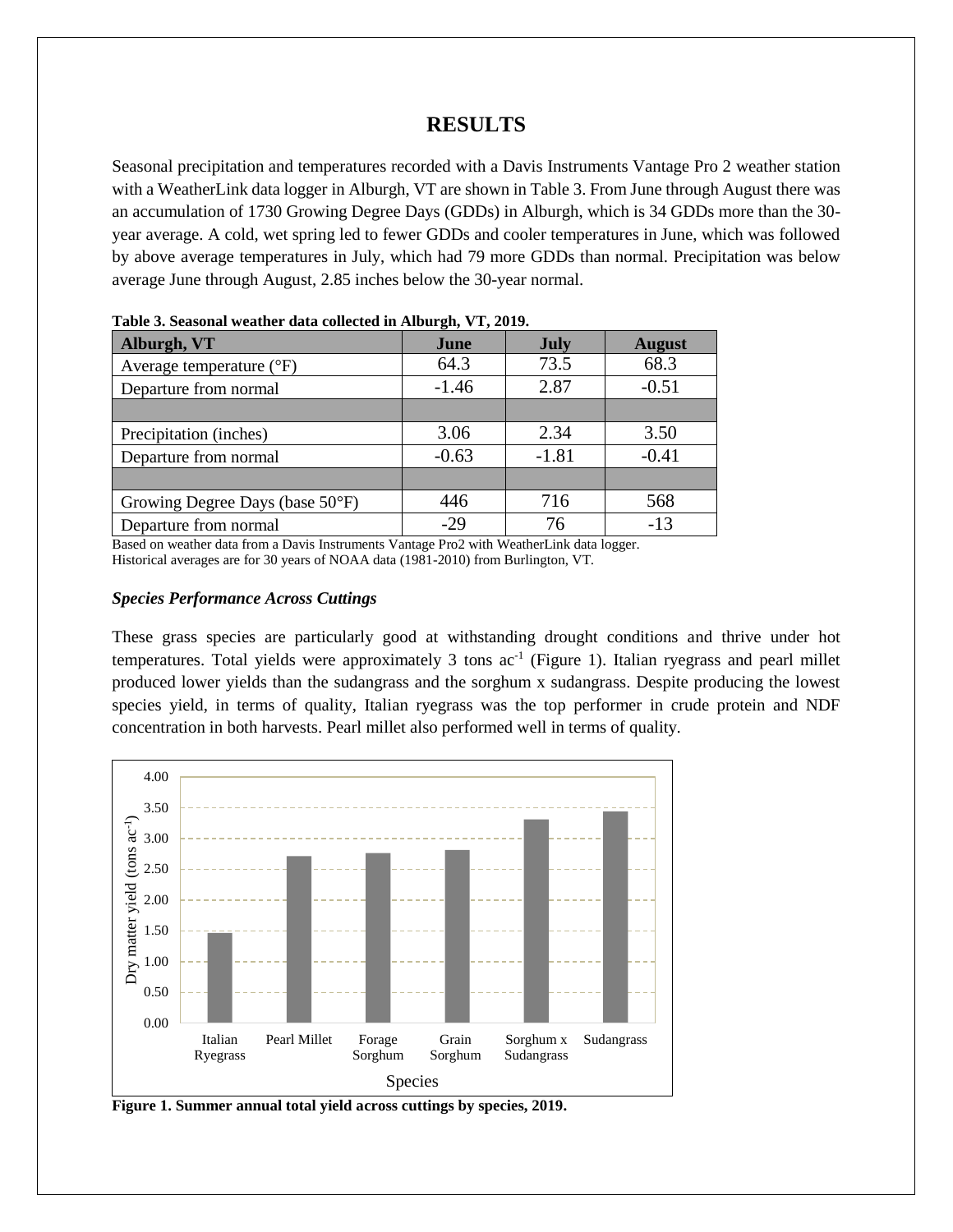#### *Variety Performance by Cutting*

Varieties differed significantly in quality and yield at the first harvest (Table 4). Yields averaged 1.39 tons  $ac^{-1}$  with the top performer, Piper sudangrass, producing 1.96 tons  $ac^{-1}$ . This was statistically similar to six other varieties: the sorghum x sudangrass varieties FSG 214, KF Sugar Pro 55 SS, FSG 215, and Green Grazer V, and the sudangrass varieties AS 9301 and SSG 886. While Piper sudangrass was the top yielding variety, the variety was not a top performer in forage quality, nor was it statistically similar to the top performers in quality. Crude protein ranged from 14.2% to 23.9%. The variety with the highest protein content was Green Spirit Italian ryegrass, which was statistically similar to KF Prime 360 pearl millet. The ADF and NDF concentrations averaged 31.7% and 56.3% respectively. The variety that produced the lowest ADF concentration, 27.9%, was KF Prime 180 pearl millet, which was statistically similar to five other varieties. Green Spirit Italian ryegrass produced the lowest NDF concentration, 42.4%, and was statistically different from all other varieties. The lowest lignin content of 3.77% was observed in the AS 9301 sudangrass, which was statistically similar to ten other varieties. NDF digestibility ranged from 69.6% to 82.9%. The KF Prime 360 pearl millet produced the highest NDF digestibility, and was statistically similar to KF Prime 180 pearl millet, and Exceed pearl millet. Besides all being pearl millets, these top three performers were all BMR varieties. The lowest digestibility was produced by the grain sorghum variety FSG 255C.

| <b>Variety</b>               | <b>Species</b>          | <b>Dry</b><br>matter<br>(DM) | <b>DM</b><br>yield | <b>Crude</b><br>protein | <b>ADF</b> | <b>NDF</b>                 | Lignin  | NDFD30   |
|------------------------------|-------------------------|------------------------------|--------------------|-------------------------|------------|----------------------------|---------|----------|
|                              |                         | $\%$                         | tons $ac^{-1}$     | .                       |            | --% of DM----------------- |         | % of NDF |
| KF Prime 180                 | Pearl Millet            | 23.4                         | 0.52               | 17.9                    | 27.9       | 56.0                       | $3.85*$ | $80.8*$  |
| KF Prime 360                 | Pearl Millet            | 25.1                         | 0.72               | $22.3*$                 | $29.0*$    | 52.9                       | 6.94    | 82.9     |
| Exceed                       | Pearl Millet            | 25.6                         | 1.02               | 19.9                    | $28.0*$    | 53.8                       | 7.39    | 79.4*    |
| Wonderleaf                   | Pearl Millet            | 24.2                         | 1.23               | 18.7                    | $30.7*$    | 57.4                       | $4.38*$ | 75.5     |
| <b>FSG 114</b>               | Forage Sorghum          | 23.2                         | 1.33               | 15.6                    | 33.7       | 58.6                       | $5.22*$ | 74.4     |
| <b>FSG 255C</b>              | Grain Sorghum           | 25.6                         | 1.47               | 15.9                    | 33.4       | 60.8                       | $4.31*$ | 69.6     |
| KF Sugar Pro 55<br><b>SS</b> | Sorghum x Sudangrass    | 23.6                         | $1.85*$            | 16.0                    | 31.9       | 59.7                       | $4.33*$ | 73.4     |
| <b>Green Grazer V</b>        | Sorghum x Sudangrass    | 23.0                         | $1.76*$            | 15.6                    | 34.1       | 57.0                       | $5.28*$ | 70.7     |
| AS 9302                      | Sorghum x Sudangrass    | 22.4                         | 1.44               | 17.7                    | 33.1       | 60.1                       | $4.26*$ | 75.5     |
| <b>FSG 214</b>               | Sorghum x Sudangrass    | 23.5                         | 1.88*              | 14.2                    | 33.7       | 57.8                       | $5.97*$ | 73.1     |
| <b>FSG 215</b>               | Sorghum x Sudangrass    | 21.2                         | 1.82*              | 16.3                    | 34.2       | 59.1                       | $4.07*$ | 76.6     |
| AS 9301                      | Sudangrass              | 22.9                         | $1.62*$            | 15.4                    | 33.2       | 58.6                       | 3.77    | 76.4     |
| Piper                        | Sudangrass              | 24.7                         | 1.96               | 18.5                    | 33.0       | 54.4                       | 6.36    | 72.0     |
| <b>SSG 886</b>               | Sudangrass              | 20.5                         | 1.89*              | 15.5                    | $31.1*$    | 56.0                       | $4.59*$ | 73.9     |
| Green Spirit                 | <b>Italian Ryegrass</b> | 27.8                         | 0.34               | 23.9                    | $28.0*$    | 42.4                       | 8.59    | 76.6     |
| LSD $(p = 0.10)$             |                         | <b>NS</b>                    | 0.43               | 3.62                    | 3.24       | 4.30                       | 2.28    | 3.91     |
| 1 <sup>st</sup> Cut Mean     |                         | 23.8                         | 1.39               | 17.6                    | 31.7       | 56.3                       | 5.29    | 75.4     |

#### **Table 4. Yield and quality of 15 summer annual varieties, 1st cut, 2019.**

\*Treatments with an asterisk performed statistically similar to the top performer in **bold.**

NS- Not statistically significant.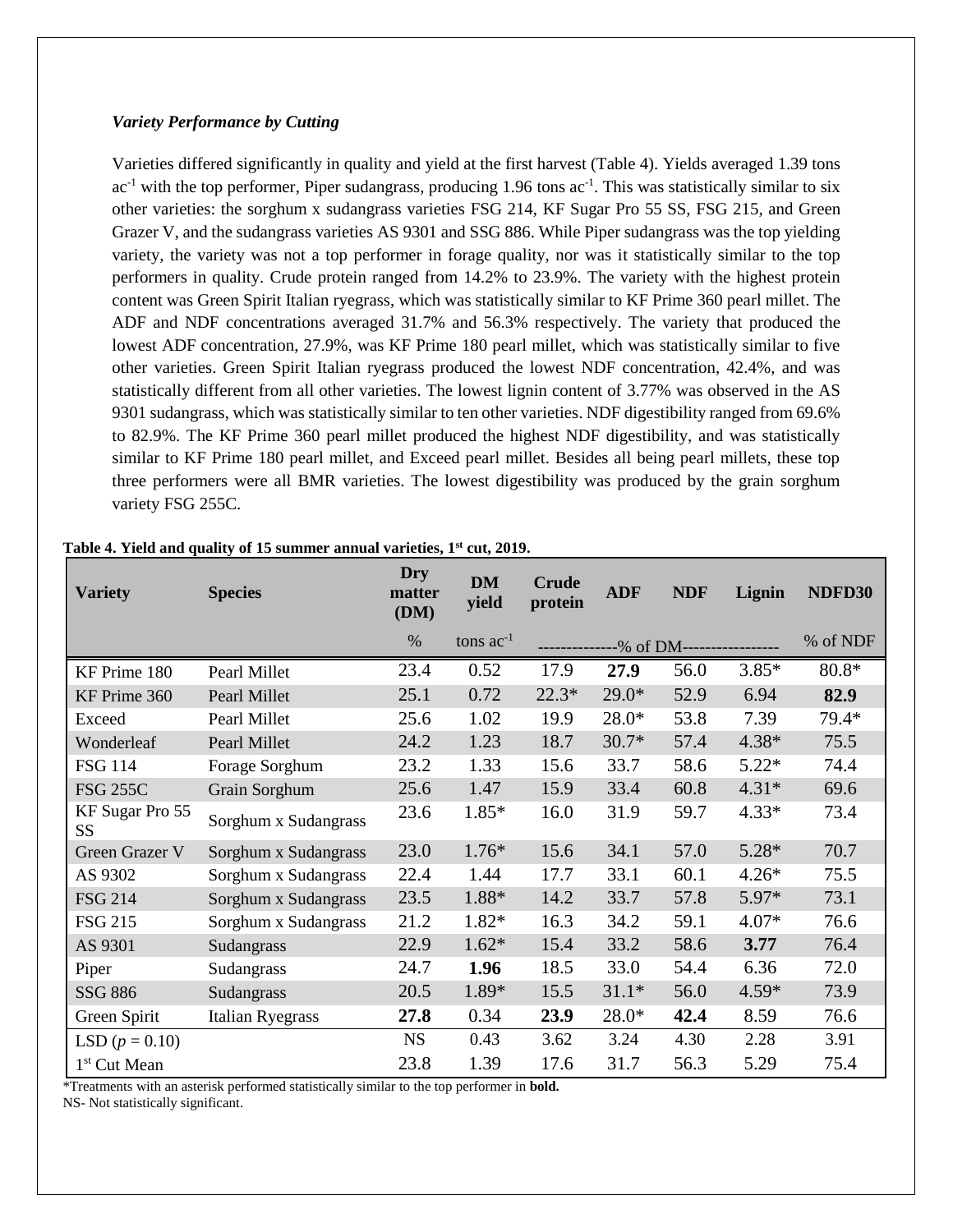The second harvest was made 28 days after the first harvest. Varieties differed in yield and quality at the second harvest (Table 5), with the exception of ADF and lignin concentrations. Yields ranged from 1.13 to 2.35 tons ac<sup>-1</sup>. The highest yielding variety was Wonderleaf pearl millet which was statistically similar to Piper sudangrass. These two top yielding varieties were not top performers in quality. Crude protein ranged from 17.8% to 26.8%. Green Spirit Italian ryegrass had the highest crude protein, as it did in the first harvest, and was not statistically similar to any other varieties in the second harvest. The top performer in ADF and lignin concentrations was KF Prime 180 pearl millet, although there were no significant differences between varieties. Similar to the first harvest, the lowest NDF content was 47.6% produced by Green Spirit Italian ryegrass, and it was significantly lower than all other varieties. The NDF digestibility varied from 68.3% to 79.2%. The highest digestibility was produced by Exceed pearl millet, which was statistically similar to KF Prime 180 and KF Prime 360 pearl millets as in the first harvest, but this time it was also similar to AS 9301 sudangrass and Green Spirit Italian ryegrass. With the exception of Green Spirit Italian ryegrass, these varieties were BMR varieties. Again, the grain sorghum variety FSG 255C had the lowest NDF digestibility of 68.3%. The FSG 255C grain sorghum, Green Grazer V sorghum x sudangrass, and Piper sudangrass were the only varieties with NDF digestibility less than 70%.

| <b>Variety</b>               | <b>Species</b>          | Dry<br>matter<br>(DM) | <b>DM</b><br>yield | <b>Crude</b><br>protein | <b>ADF</b> | <b>NDF</b>                         | Lignin    | NDFD30   |
|------------------------------|-------------------------|-----------------------|--------------------|-------------------------|------------|------------------------------------|-----------|----------|
|                              |                         | $\%$                  | tons $ac^{-1}$     |                         |            | --------------% of DM------------- |           | % of NDF |
| KF Prime 180                 | Pearl Millet            | 18.3                  | 1.58               | 20.4                    | 31.2       | 59.7                               | 4.30      | 79.0*    |
| KF Prime 360                 | Pearl Millet            | 16.7                  | 1.73               | 21.2                    | 34.2       | 59.6                               | 5.02      | $76.3*$  |
| Exceed                       | Pearl Millet            | 18.0                  | 1.71               | 20.9                    | 32.3       | 60.5                               | 4.97      | 79.2     |
| Wonderleaf                   | Pearl Millet            | 16.7                  | 2.35               | 19.4                    | 34.8       | 60.8                               | 5.08      | 72.7     |
| <b>FSG 114</b>               | Forage Sorghum          | 16.0                  | 1.43               | 17.8                    | 33.7       | 61.3                               | 4.43      | 73.4     |
| <b>FSG 255C</b>              | Grain Sorghum           | 18.8                  | 1.35               | 19.8                    | 33.6       | 62.8                               | 4.95      | 68.3     |
| KF Sugar Pro 55<br><b>SS</b> | Sorghum x Sudangrass    | 15.7                  | 1.86               | 19.9                    | 34.3       | 59.4                               | 5.37      | 72.7     |
| Green Grazer V               | Sorghum x Sudangrass    | 15.7                  | 1.50               | 18.7                    | 34.9       | 61.6                               | 5.71      | 68.6     |
| AS 9302                      | Sorghum x Sudangrass    | 16.9                  | 1.46               | 19.5                    | 33.0       | 61.8                               | 5.03      | 75.5     |
| <b>FSG 214</b>               | Sorghum x Sudangrass    | 15.8                  | 1.52               | 19.6                    | 36.3       | 61.9                               | 4.93      | 73.2     |
| <b>FSG 215</b>               | Sorghum x Sudangrass    | 15.1                  | 1.47               | 20.2                    | 33.8       | 58.5                               | 6.00      | 74.8     |
| AS 9301                      | Sudangrass              | 14.9                  | 1.40               | 22.0                    | 35.7       | 60.6                               | 6.47      | 77.9*    |
| Piper                        | Sudangrass              | 16.1                  | $2.01*$            | 20.8                    | 36.1       | 61.2                               | 5.81      | 69.1     |
| <b>SSG 886</b>               | Sudangrass              | 16.7                  | 1.44               | 18.7                    | 34.1       | 58.0                               | 5.36      | 73.5     |
| Green Spirit                 | <b>Italian Ryegrass</b> | 15.6                  | 1.13               | 26.8                    | 32.0       | 47.6                               | 6.74      | 78.7*    |
| LSD $(p = 0.10)$             |                         | <b>NS</b>             | 0.42               | 3.37                    | <b>NS</b>  | 2.10                               | <b>NS</b> | 2.95     |
| 2 <sup>nd</sup> Cut Mean     |                         | 16.5                  | 1.60               | 20.4                    | 34.0       | 59.7                               | 5.34      | 74.2     |

## **Table 5. Yield and quality of 15 summer annual varieties, 2nd cut, 2019.**

\*Treatments with an asterisk performed statistically similarly to the top performer in **bold.**

NS- Not statistically significant.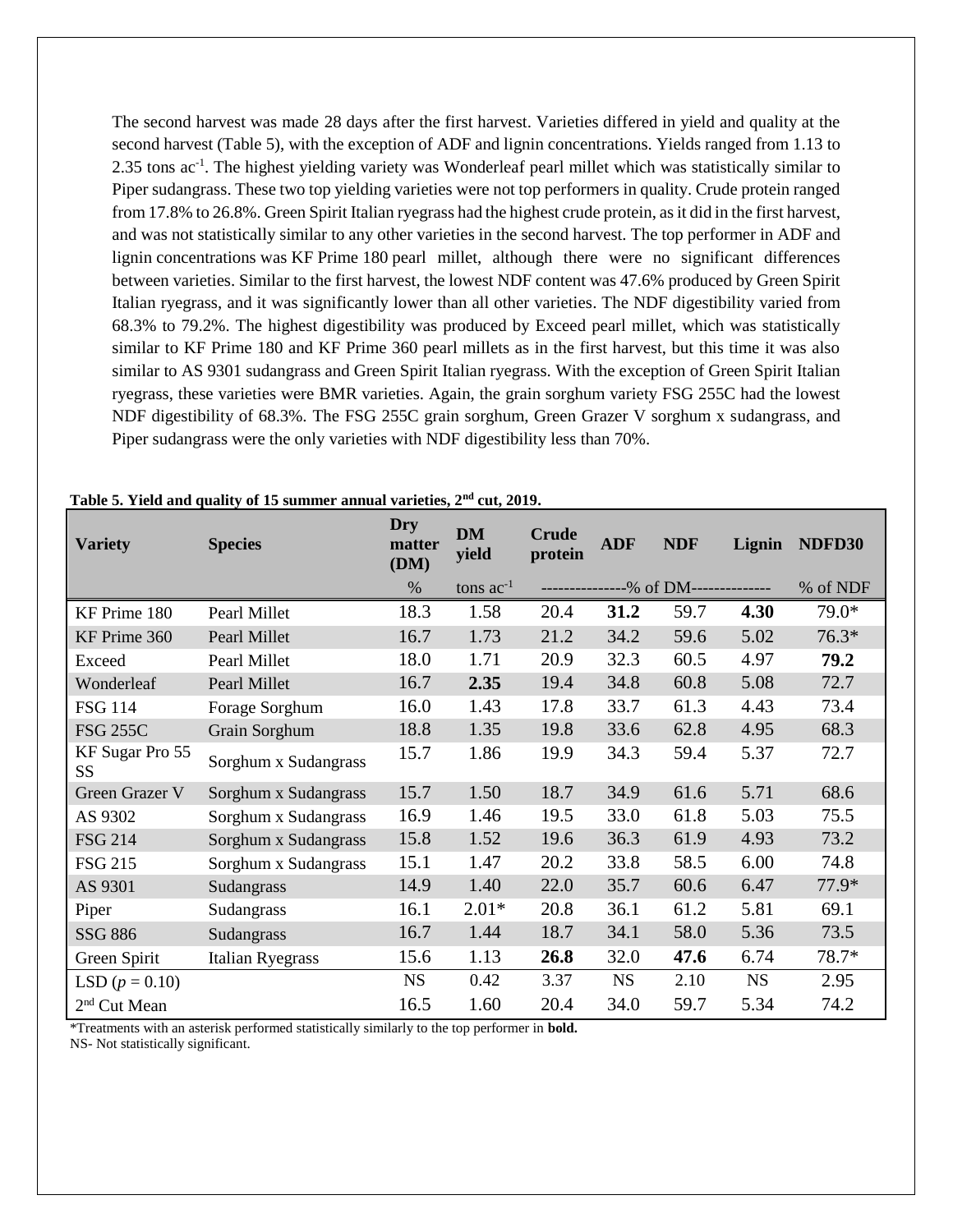#### *Variety Performance Across Cuttings*

Variety performance in terms of yield and quality across all cuttings is summarized in Figures 2 and 3. Overall, yields ranged from 1.46 to 3.97 tons ac<sup>-1</sup>. Piper sudangrass produced the highest total yield. This was followed by KF Sugar Pro 55 SS sorghum x sudangrass, Wonderleaf pearl millet, FSG 214 sorghum x sudangrass, SSG 886 sudangrass, FSG 215 sorghum x sudangrass, and Greengrazer V sorghum x sudangrass, which all produced yields above 3.25 tons ac<sup>-1</sup>. Only Piper sudangrass, KF Sugar Pro 55 SS sorghum x sudangrass, and Wonderleaf pearl millet yielded more than 3.5 tons ac<sup>-1</sup>. The lowest yielding variety was Green Spirit Italian ryegrass which only produced 1.46 tons ac<sup>-1</sup>. While it yielded the least, Green Spirit Italian ryegrass had above average quality in terms of crude protein and NDF in both harvests, and average RFV and 30-hr NDF digestibility. In addition, unlike the other warm season grasses, the Italian ryegrass continued to grow well into the fall. It could have been harvested a 3<sup>rd</sup> time and potentially even a 4<sup>th</sup> time depending on the fall weather. Although Piper sudangrass was the top performer in yield, it performed below average in terms of quality. This is not entirely surprising as this variety is primarily used for cover cropping. Figure 3 is divided into four quadrants by dotted lines signifying the average total yield and relative forage value (RFV) for the trial across the three cuttings. Varieties that land in the top left quadrant are those that produced above average yields but below average quality. Varieties in the bottom right quadrant produced above average quality but below average yields. Varieties in the top right quadrant produced above average yield and quality. The only variety to have both high yield and quality was SSG 886 sudangrass. However, RFV is a calculation based on ADF and NDF content and does not take other aspects of quality into consideration.



**Figure 2. Total yield of 15 summer annual varieties across harvests, 2019.**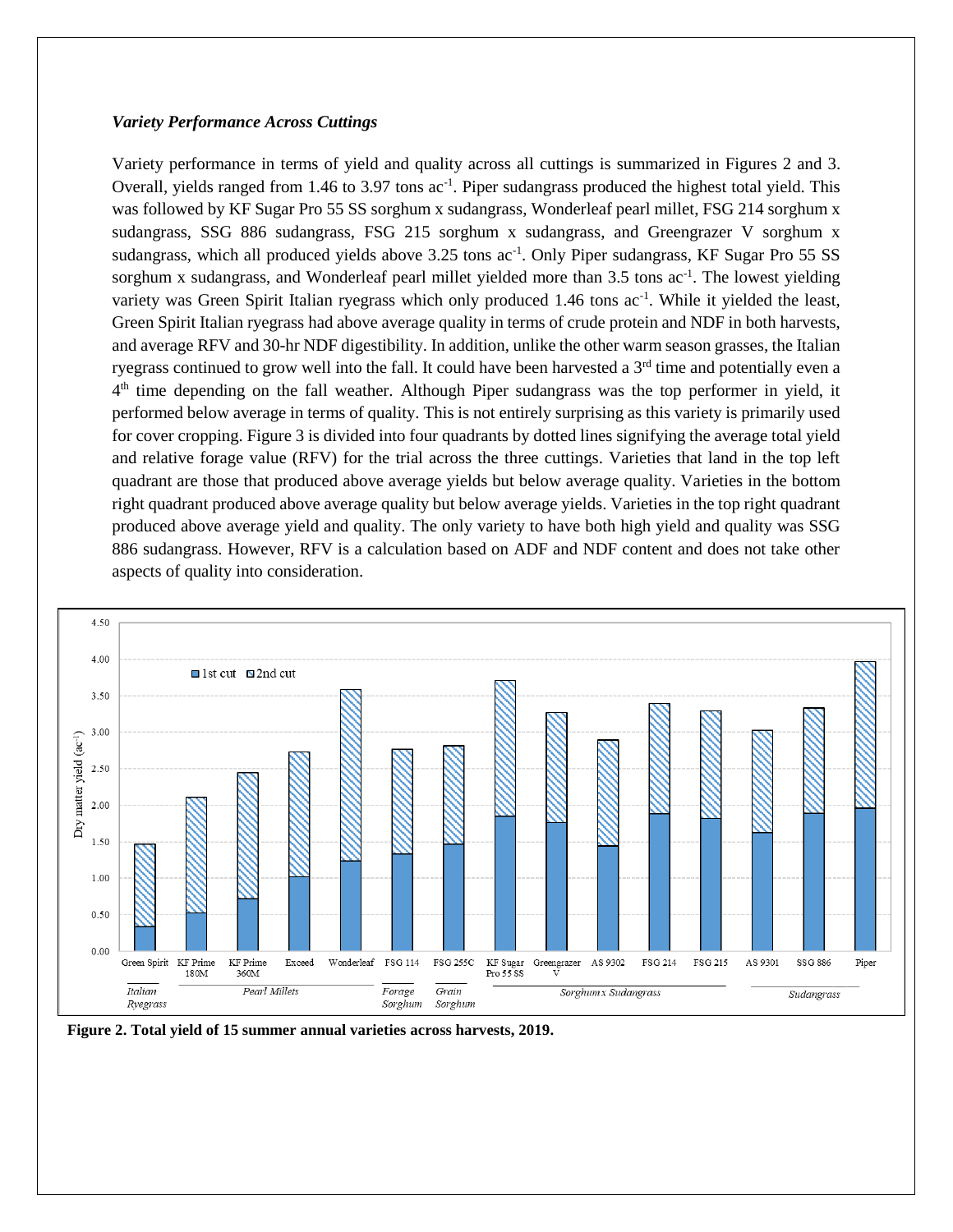

**Figure 3. Total yield and average relative forage value (RFV) of 15 summer annual varieties across harvests, 2019.**

Of particular importance is the portion of NDF that is digestible. Figure 4 shows yield and NDF digestibility of the varieties. When we compare Figures 3 and 4, you can see that some treatments, AS 9301, AS 9302, and FSG 215, appeared lower in quality in terms of RFV but not in terms of 30-hr NDF digestibility.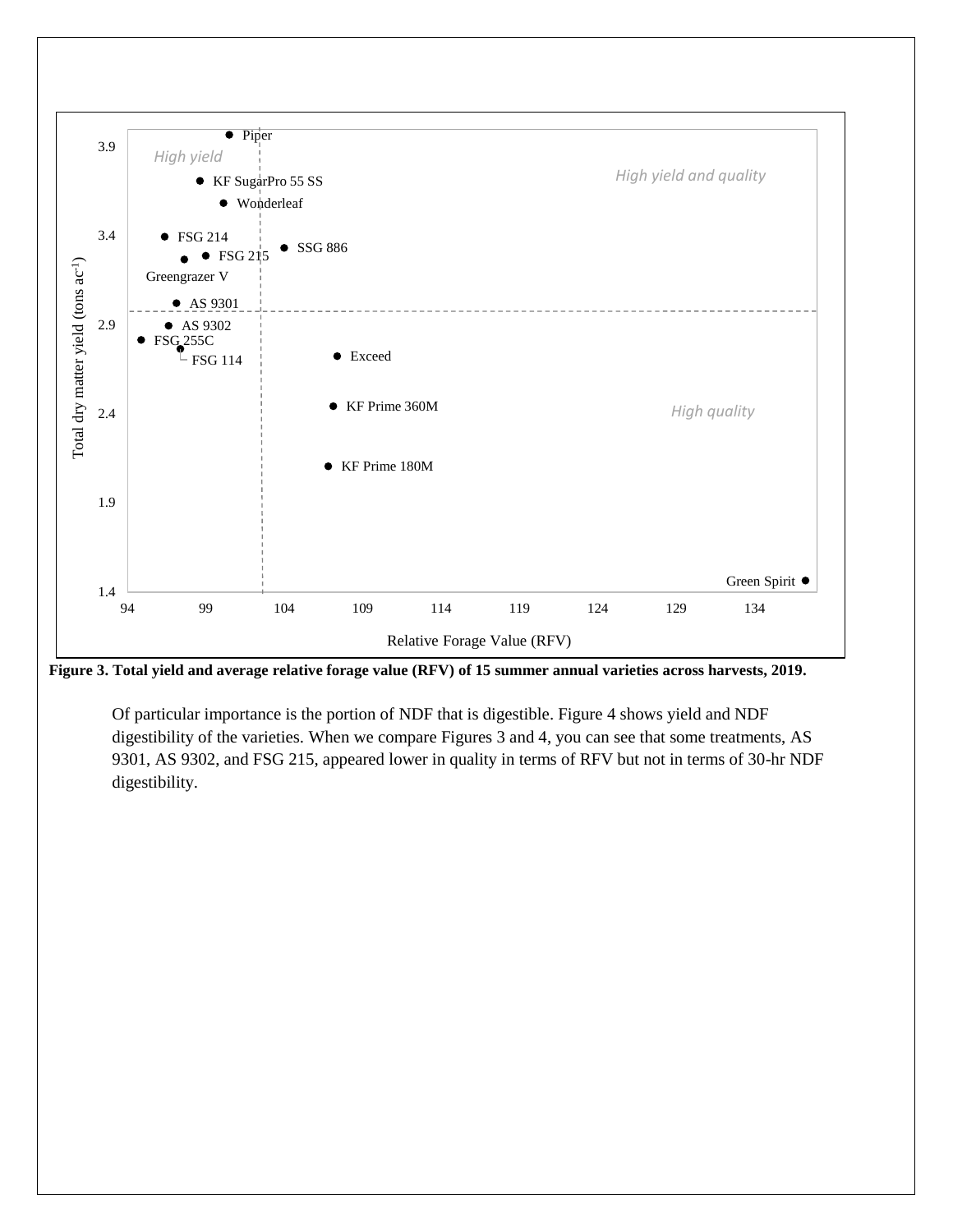

**Figure 4. Total yield and average 30-hr NDF digestibility of 15 summer annual varieties across harvests, 2019.**

## **DISCUSSION**

These data demonstrate the value of integrating summer annual forages into forage production systems in the Northeast. In a year with precipitation below and July temperatures above the 30-year normal, summer annuals produced on average 2.99 tons  $ac^{-1}$  high quality forage. In terms of 30-hr NDF digestibility, all varieties resulted in NDF digestibility greater than 65%. Varietal selection is important as varieties differ in performance in terms of yield and quality. Piper sudangrass, for example, was one of the highest yielding varieties in the trial. However, its quality was substantially lower than all the other varieties. Piper is sold primarily as a summer cover crop. In contrast to Piper sudangrass, Green Spirit Italian ryegrass was a top performer in quality but produced the lowest yields. The pearl millets KF Prime 180, KF Prime 360, and Exceed also produced higher quality forage despite lower yields. Purchasing improved forage varieties, despite potentially higher costs or lower yields, is important if your goal is to produce high quality forage.

With growing summer annuals, it is important to also be aware of the risk of nitrate accumulation and the presence of prussic acid. Nitrates are considered relatively safe for feed up to 5000 ppm, however, there is a risk of excessive nitrate accumulation under excessive fertility, and immediately after a drought stressed crop receives rainfall. Additionally, sorghums, sudangrasses, and hybrids may contain prussic acid, which can be toxic. To avoid prussic acid poisoning from summer annuals: